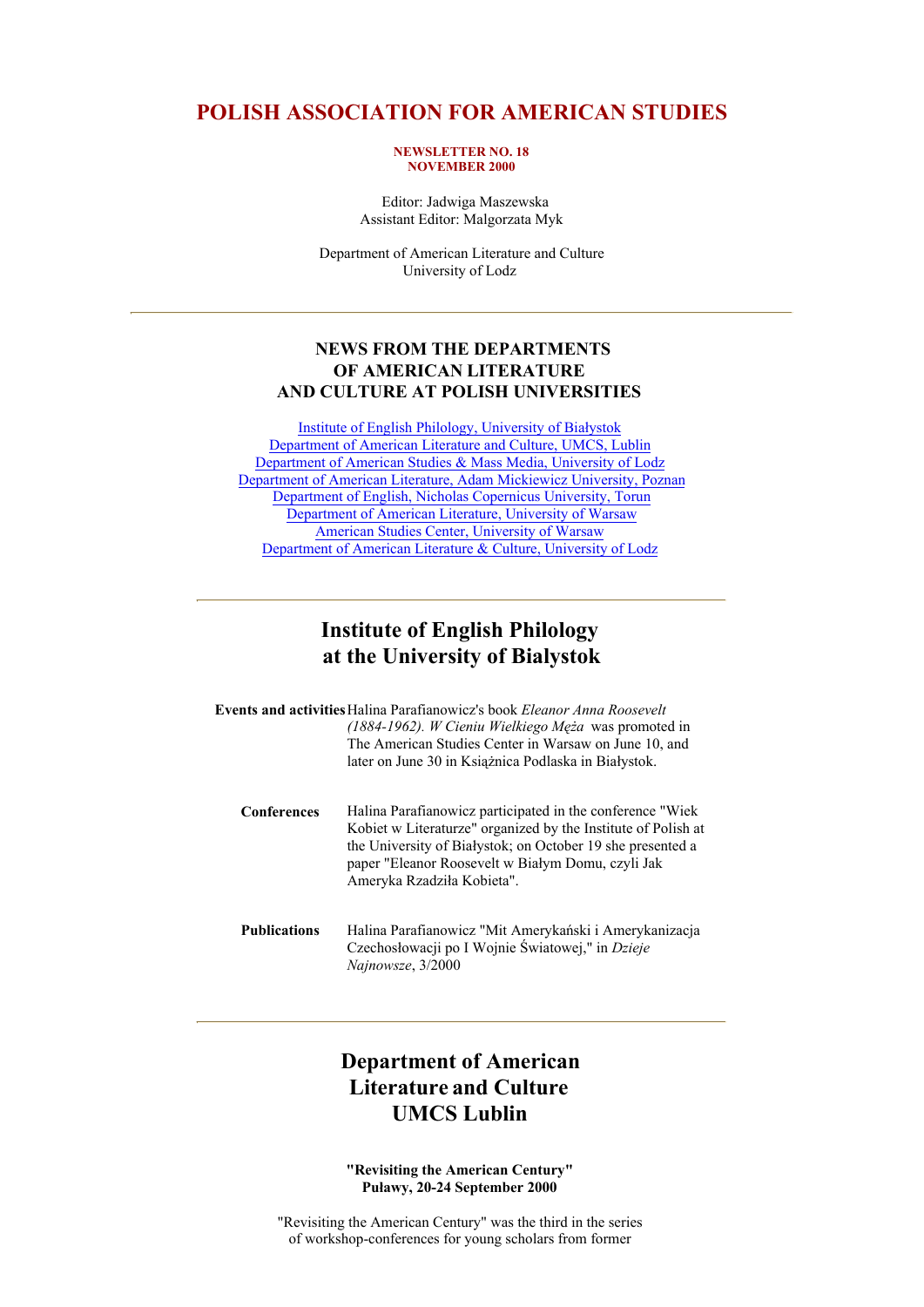Eastern Block countries. Organized by the Department of American Literature and Culture at Maria Curie-Skłodowska University and supported by the American Embassy, the event - as usual - took place in Puławy, in the Sybilla conference center. The conference has hopefully become a fixture, and so (hopefully, too) have Heinz Ickstadt (J.F. Kennedy Institute, Berlin) and Rob Kroes (University of Amsterdam), the two former executive officers of the European Association for American Studies, who have been coming to Puławy ever since the series was initiated. Other guest lecturers included Mick Gidley (University of Leeds), Agnieszka Graff (American Studies Center, Warsaw) and Jerzy Kutnik (Maria Curie-Skłodowska University). The conference participants represented universities and colleges from Belarus, Bulgaria, Czech Republic, Estonia, Hungary, Moldavia, Russia, Slovakia, Ukraine, and Poland. Apart from lectures and panel discussions, the participants could relax during an afternoon trip to the nearby Kazimierz Dolny, and a bonfire party in the woods near Puławy.

**Events and activities**Last June, together with its counterparts at the University of Silesia and the University of Warsaw, the Department co-organized the "Queer Perspectives" conference.

> Jerzy Durczak has been appointed the Director of the Institute of English at Maria Curie-Skłodowska University.

Roy Goldblatt (University of Joensuu, Finland) taught a seminar on American Naturalism.

In the academic year 2000/2001 the Department hosts Larry Hussman, a Fulbright professor. It is his second time in Poland after a similar term in Warsaw several years ago.

Last April, six faculty members took part in the biennial conference of the European Association of American Studies. Jerzy Durczak chaired a workshop titled "Rivers and the American Experience" while Joanna Durczak, Małgorzata Rutkowska, Bianka Zarzycka, and Paweł Frelik presented papers. Jerzy Kutnik participated in the conference as the PAAS representative to EAAS.

Dorota Janowska is currently a Junior Fulbright Scholar at Temple University in Philadelphia.

Last September Małgorzata Rutkowska (formerly Siwek) spent four weeks at the Kennedy Institute in Berlin researching for her doctoral dissertation.

Bianka Zarzycka spent 6 weeks as a fellow at Fulbright American Studies Institute 2000 at Louisiana State University, Baton Rouge. The title of the Institute was "An American Gumbo: Cultural Geography of the United States."

Last July Jerzy Kutnik was a recipient of a fellowship from the Gilder Lehrman Institute of American History in New York City.

The Department WWW page is up! Please visit us at: http://klio.umcs.lublin.pl/~ptsazlka/dalc/dalc.htm

#### **Guest lecturers Ole Moen** (Norway) "Affirmative Action in the USA"

**Paul Lauter** (Trinity College, Hartford) "Civil Rights and American Literature: From Mississippi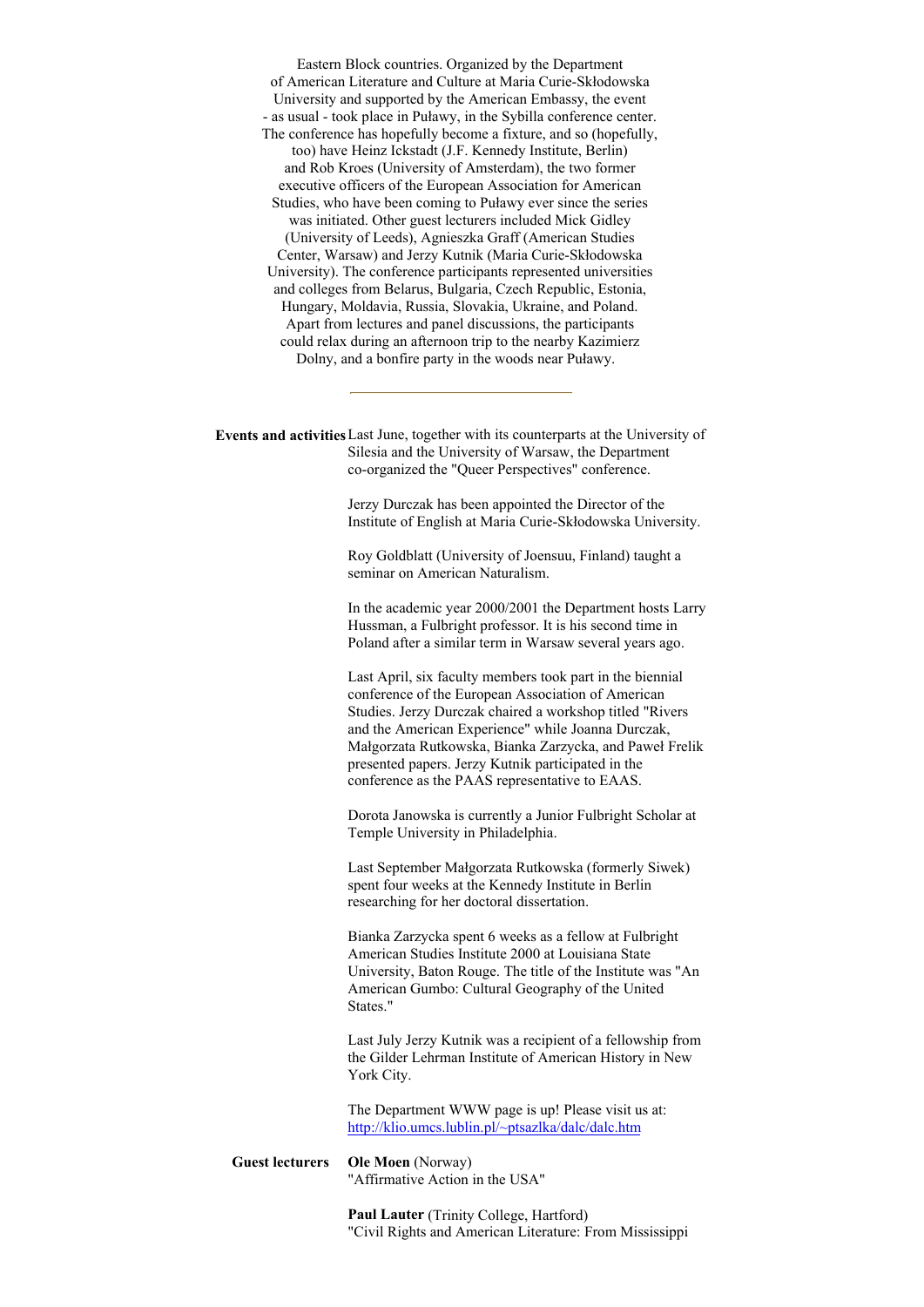Summer to the Heath Anthology"

### **Publications Jerzy Durczak** "Ihab Hassan: The Art or Risk", *Anglistik* (11-2-2000), 34-44 "Interview with Ihab Hassan", *Anglistik* (11-2-2000), 25-33

**Bianka Zarzycka** "Roaring Loud, Standing Proud. Malcolm X in the Pop Culture of the 1990s" *Proceedings of the CAAR Conference in Munster 1999*, November 2000.

# **Department of American Studies and Mass Media (AMS) University of Lódz**

| <b>Honors</b>          | In September 2000, ASM joined the newly established<br>Faculty of International and Political Studies. Elżbieta H.<br>Oleksy, who continues to chair ASM, became the first Dean<br>of the new Faculty.                                                                                                                  |
|------------------------|-------------------------------------------------------------------------------------------------------------------------------------------------------------------------------------------------------------------------------------------------------------------------------------------------------------------------|
|                        | At a meeting in Bologna Elżbieta H. Oleksy was elected to<br>serve on the five-member Executive Council of the<br>Association of Institutions for Feminist Education and<br>Research in Europe (AIOFE).                                                                                                                 |
|                        | ASM launched a new Postgraduate Program in Journalism<br>and Social Communication with Tomasz Płudowski acting<br>as Director. The program accepted its first thirty students in<br>September 2000.                                                                                                                     |
|                        | Visiting Professors Susan Hammond, a Fulbright professor of history and<br>political science (the American University, Washington,<br>D.C.), teaches three courses at ASM: American Government<br>and Politics, Presidency: Elections and Governing, and The<br>US Congress; she also supervises MA and Ph.D. students. |
|                        | Mary Jirgensons (Brown University) teaches MA seminars<br>US History and Politics, United States History, and The<br>making of the United States as a Great Power.                                                                                                                                                      |
| <b>Guest lecturers</b> | On May 15, Paula S. Fass (Professor at the University of<br>California, Berkeley) visited ASM and gave a lecture on<br>"The Abduction of Charles Lindberg."                                                                                                                                                             |
|                        | Events and activities Elzbieta Durys spent the summer semester of 1999/2000 at<br>the University of Joensuu in Finland on a Socrates/Erasmus<br>scholarship. She gathered materials for her Ph.D. thesis on<br>the films of John Cassavetes.                                                                            |
|                        | In September, Ewa Brzezinska participated in a conference:<br>"Polish Women Managers 2000" organized by the<br>International Forum for Women and Project Firma 2000.<br>She conducted a workshop on "Communication - Driving<br>Force for Teams".                                                                       |
|                        | Tomasz Pludowski was appointed by the Salzburg Seminar<br>to participate in the workshop "Political Leadership and<br>Media Democracy", which took place between October 21<br>and 28, 2000 in Salzburg, Austria.                                                                                                       |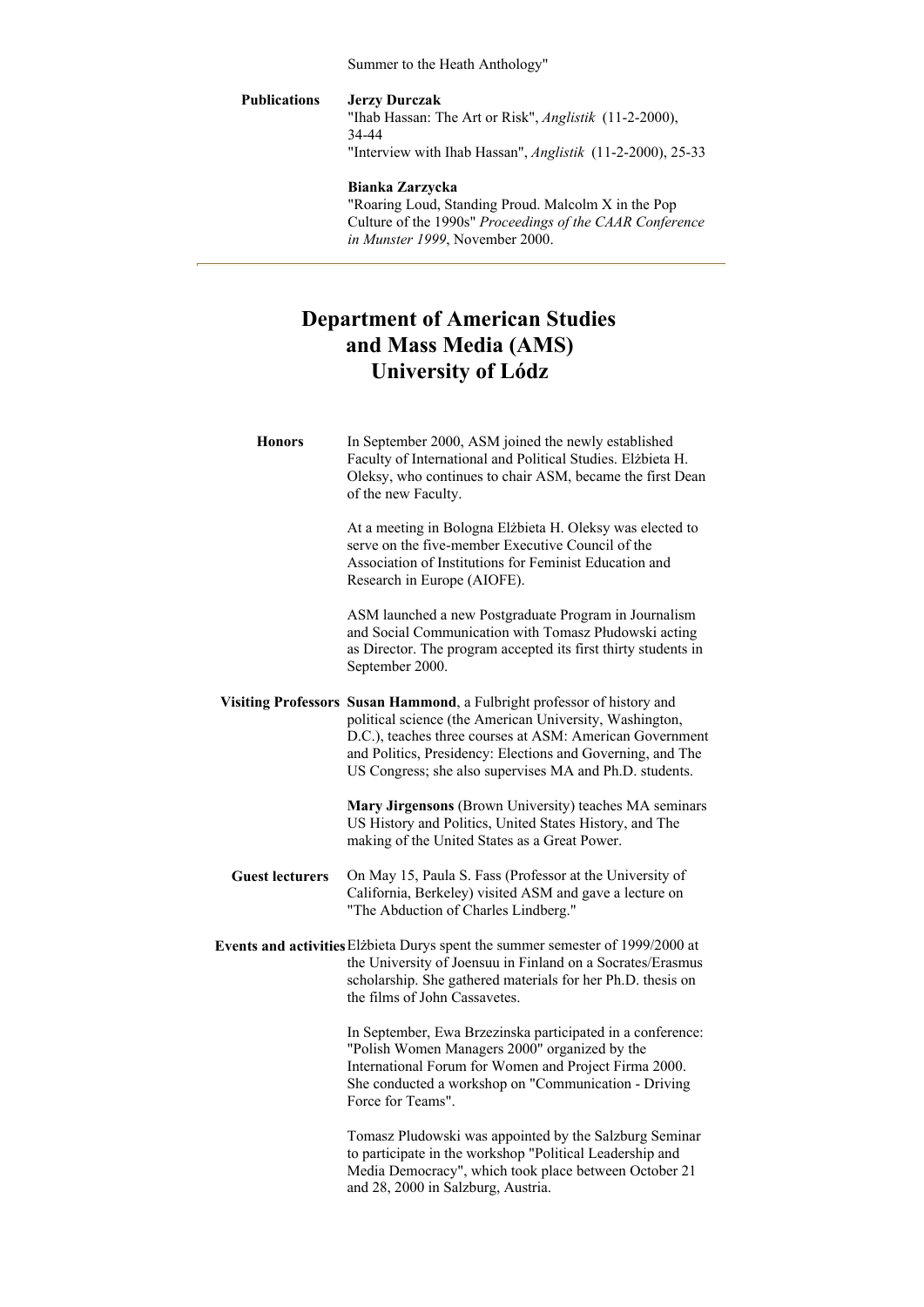**Special programs** 47 students are continuing the fifth semester of the MA Special Program in American Studies and Mass Media. The following MA Seminars are offered in this program in the fall of 2000:

- Organizational Behavior (Ewa Brzezińska)

- United States History and Politics (Mary Jirgensons)

- Language Use and Function in Interpersonal

Communication, the Media and Politics (Wiesław Oleksy)

- American Cinema: Social Problems and Politics (Jan Rek)

In September 2000, 70 students were admitted to the MA Special Program in American Studies and Mass media directed by Wiesław Oleksy.

#### **Publications Elżbieta H. Oleksy,**

Elżbieta Ostrowska, Michael Stevenson, eds. *Gender in Film and the Media. East-West Dialogues*, Hamburg: Peter Lang, 2000

'"A Sparrow with a Broken Wing...and a Shot of Vodka': Visualizations of Women in Polish Post-War Culture" in: *Gender in Film and the Media. East-West Dialogues*. New York and Hamburg: Peter Lang, 2000.

"Active Heroines in Polish Film. Constructions of Femininity through the Language of the Cinema", *Bochum Studies in Adult Education*, 2000.

#### **Tomasz Płudowski**

"Politics and Media in Poland after 1989: The Rise of the Peripheral Strategy of Persuasion in Political Campaigning on Television", *International Studies. Interdisciplinary Political and Cultural Journal*, University of Łódź, No. 1/2000.



Polish Americanists are invited to submit books, monographs, edited collections, and articles published in 1998 and 1999 to be considered for review in the "Central European Contribution" of American Literary Scholarship. An Annual 1999, Durham and London: Duke University Press. Deadline for submission of materials: April 15, 2001.

> Please send your materials to: Prof. dr hab. Elżbieta H. Oleksy Department of American Studies and Mass Media University of Lodz Narutowicza 54/11 90-136 Lodz Poland



International Conference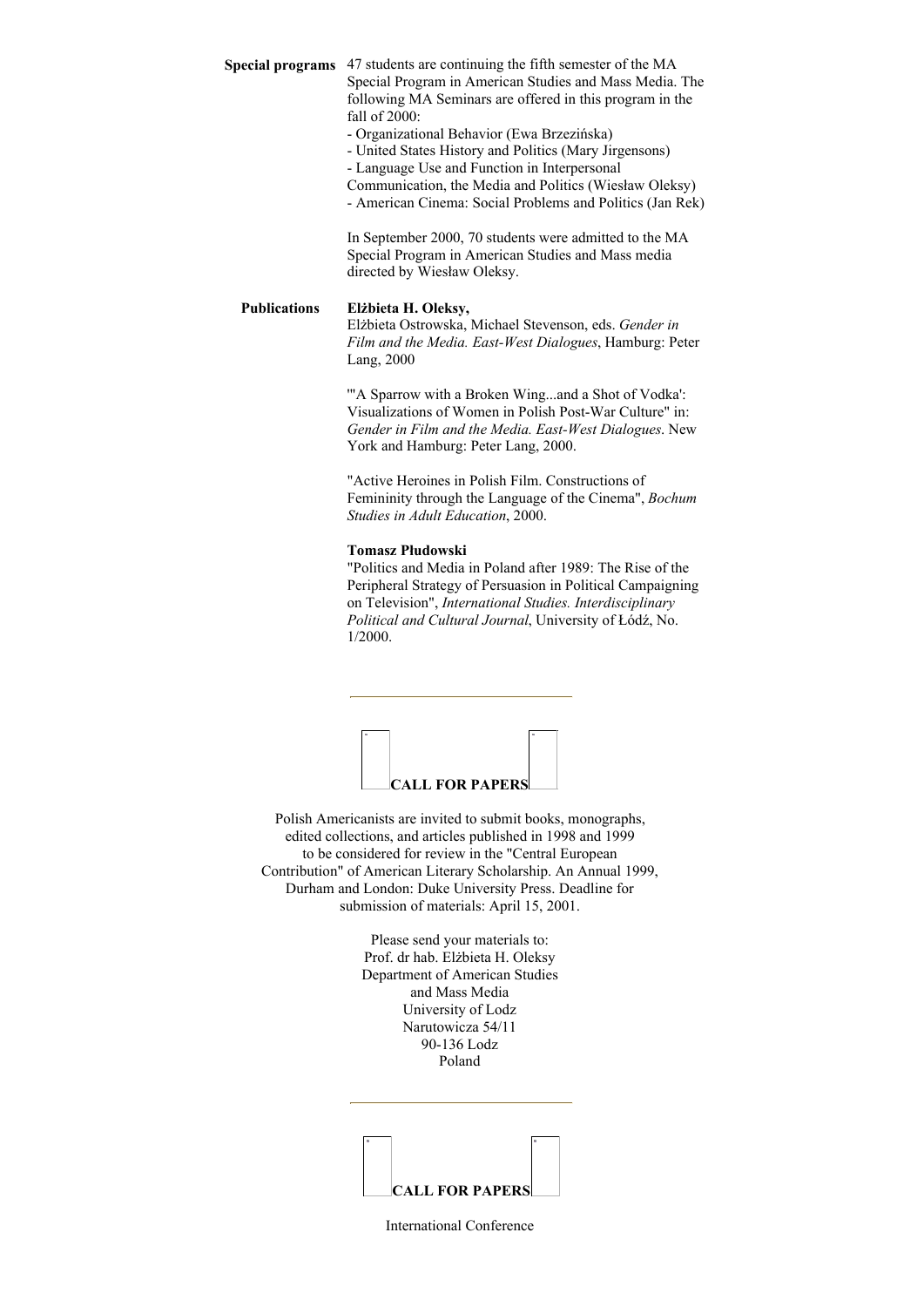#### **American Culture in the Era of Globalization Łódź**

Poland: October 20-23, 2001

Department of American Studies and Mass Media University of Lodz & The Polish-US Fulbright Commission, Warsaw

seek proposals for papers and panels related to any of the topics that will be discussed in the following sections:

- National Identities and the Americanization of European Cultures - American Mass Media and Globalization - The Impact of American "High" and "Low" Cultures on the Processes of Globalization - The Role of the Fulbright Program in the Globalization Processes - Americanization vs. Cultural Globalization

Conference Secretary: Jarosław Wojcieszek

Deadline for the submission of proposals (title and a half page abstract): April 30, 2001

> Address: Department of American Studies and Mass Media University of Lodz Narutowicza 54/11 90-136 Lodz POLAND

Phone: +48+42 631 9760 Fax: +48+42 631 9582 E-mail: specamer@krysia.uni.lodz.pl

Conference Fee: \$50.00 The cost of hotel (3 nights), conference materials, and full board: \$ 200.00

### **Department of American Literature and Culture, University of Lodz**

| <b>Seminars</b> | In October, Krzysztof Andrzejczak started a two-year MA<br>seminar on Canadian literature entitled "Contexts in<br>Canadian Literature" |
|-----------------|-----------------------------------------------------------------------------------------------------------------------------------------|
| Publications    | John Crust<br>"Year in a Polish City," Jewish Post and News, (Winnipeg,<br>Canada), September 27, 2000.                                 |
|                 | <b>CALL FOR PAPERS</b>                                                                                                                  |
|                 | Department of American Literature and Culture                                                                                           |
|                 | of the University of Lodz                                                                                                               |
|                 | announces a conference and workshop on:                                                                                                 |

### **CONTEMPORARY LITERATURE OF THE AMERICAN SOUTH**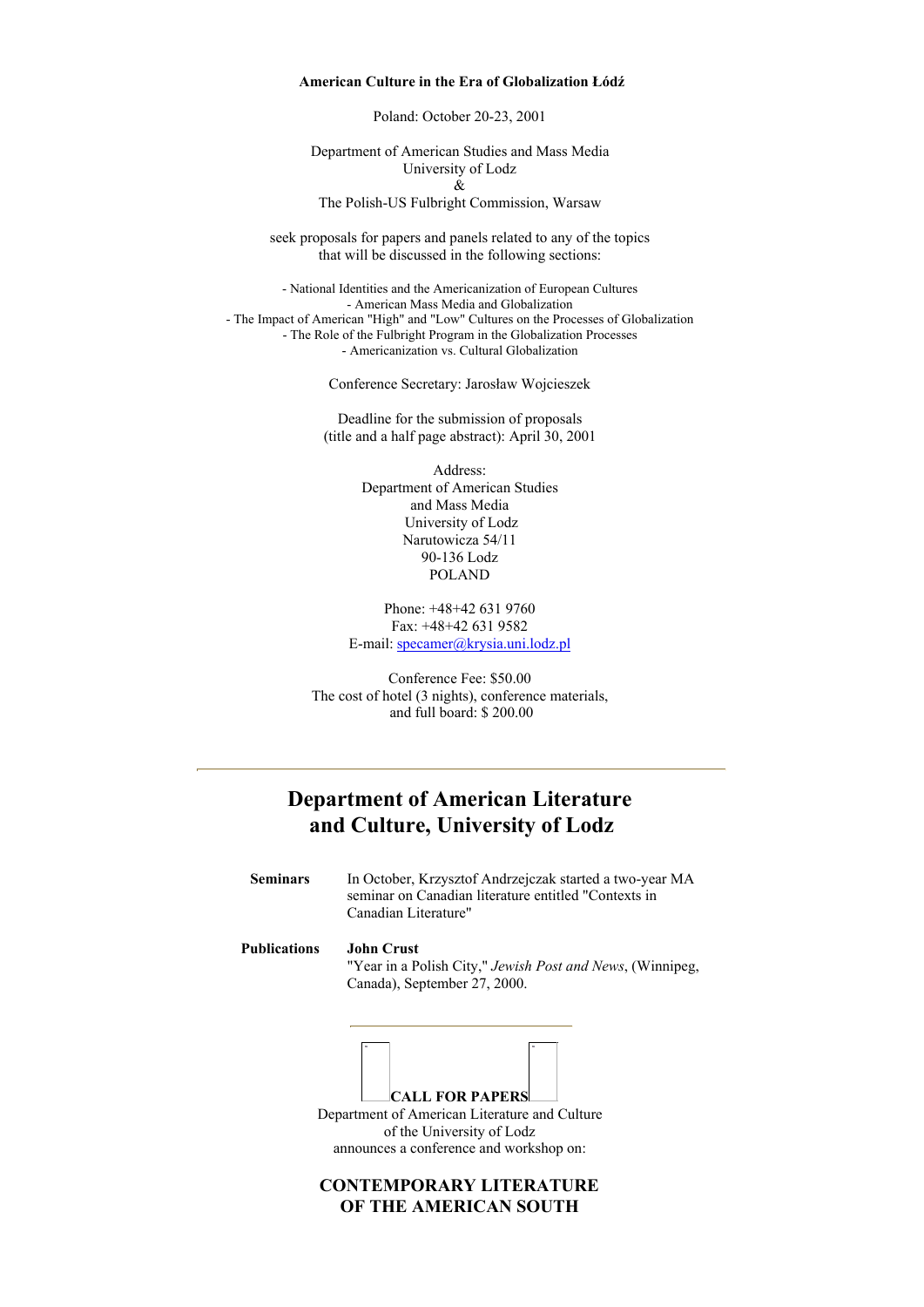The Conference is scheduled to take place on April 18-20, 2001 in Dobieszków near Łódź. Three distinguished speakers:

- Richard Godden of the University of Keele in Great Britain - Peter Nicolaisen of Flensburg University in Germany - Noel Polk of the University of Southern Mississippi in Hattiesburg, MS, USA

are going to present lectures and conduct workshop sessions dealing with contemporary literary works by Southern writers. Reading list for the conference will be sent to prospective participants.

> Estimated conference fee: 200 PLN For further information, please contact:

Prof. dr hab. Agnieszka Salska American Literature and Culture Department University of Lodz Al. Kościuszki 65 90-514 Lodz

> Fax: + 48 42 6390220 E-mail: Salska@Krysia.uni.lodz.pl

# **American Literature Department Adam Mickiewicz University, Poznan**

| <b>Guests</b>      | On March 28, 2000 we had the honor to host Hayden White,<br>professor from the University of California/Stanford<br>University, who held an open seminar on "Figural Realism"                                                                                                                                                                                                                                                                                                                                                                                                                                                                                                                                                              |
|--------------------|--------------------------------------------------------------------------------------------------------------------------------------------------------------------------------------------------------------------------------------------------------------------------------------------------------------------------------------------------------------------------------------------------------------------------------------------------------------------------------------------------------------------------------------------------------------------------------------------------------------------------------------------------------------------------------------------------------------------------------------------|
|                    | Marek Wilczynski is spending this academic year<br>2000/2001 as Senior Fulbright Fellow at Harvard<br>University, Cambridge, Mass.                                                                                                                                                                                                                                                                                                                                                                                                                                                                                                                                                                                                         |
| <b>Conferences</b> | Joseph Kuhn, Marek Wilczynski and Magdalena<br>Zapedowska participated in the EAAS Conference "'Nature's<br>Nation Reconsidered: American Concepts of Nature from<br>Wonder to Ecological Crisis" held in Graz, Austria on April<br>14-17, 2000. Marek Wilczynski chaired a workshop on<br>"Gothic Nature" in which he presented a paper titled "From<br>Edwards to Slosson: Nature and Typology in the New<br>England Local Color Gothic." Joseph Kuhn read a paper<br>titled "Nature in the Southern Renaissance: Gothic or<br>Demonic?" and Magdalena Zapędowska spoke on "Travel<br>into Nature in Henry David Thoreau's A Week on the<br>Concord and Merrimack Rivers and Seweryn Goszczyński's<br>Diary of a Journey to the Tatras." |
|                    | Marek Wilczyński took part in the conference "Na poczatku<br>wieku" hosted by the School of Polish, Adam Mickiewicz<br>University, and held in Poznan on April 4-6, 2000. He read<br>a paper on "Trzy Wizje Tradycji u Progu Amerykanskiego<br>Romantyzmu (Richard Henry Dana Sr., James March, Ralph<br>Waldo Emerson)".                                                                                                                                                                                                                                                                                                                                                                                                                  |
|                    | Agnieszka Rzepa participated in the British Association for<br>American Studies Conference held at Swansea, Wales on<br>April 6-9, 2000. She delivered a paper "Textual Androgyny?<br>Susan Sontag's Volcano Lover As an Androgynous Text."                                                                                                                                                                                                                                                                                                                                                                                                                                                                                                |

Agnieszka Rzepa took part in the conference "Queer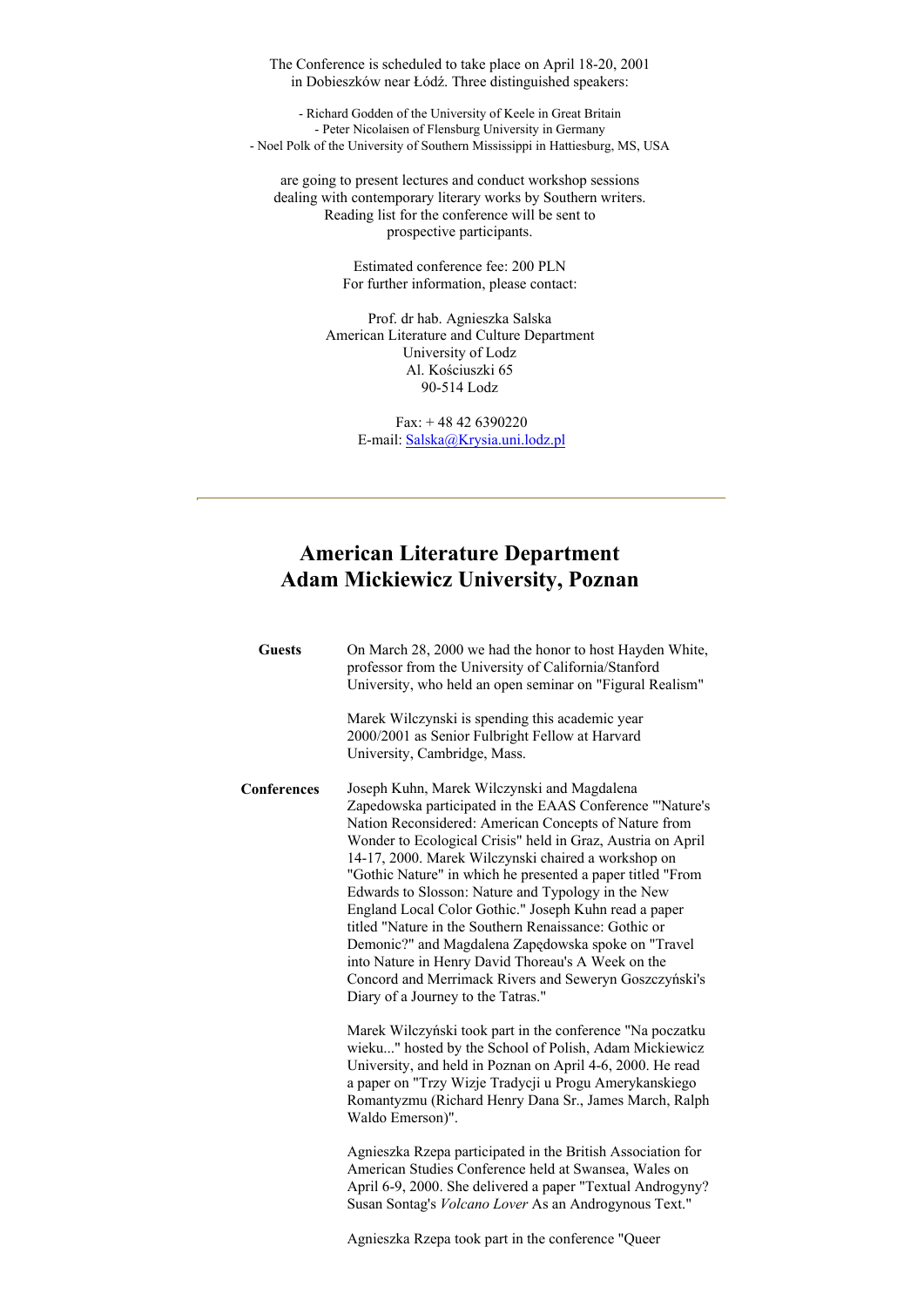Perspectives: The Growth Pains and Prospects of Queer Studies in Poland and Central/Eastern Europe" organized in Szczyrk on June 2-5 by the Institute of British and American Culture and Literature, University of Silesia, the Institute of English, Maria Curie-Sklodowska University, and Warsaw University). She read a paper on "A Little Transvestite Thrill and a Miraculous Harmony: Janet Hobhouse's Dancing in the Dark."

**Events** On September 18, Magdalena Zapędowska defended her doctoral dissertation on "Nature and Subjectivity in American and Polish Romanticism". The dissertation was supervised by Marek Wilczynski and reviewed by Agnieszka Salska and Andrzej Kopcewicz. She is now leaving the Department to teach at the Institute of Pedagogy and the Fine Arts at Adam Mickiewicz University in Kalisz. **Publications Paulina Ambrozy**

"John Barth's The Sot-Weed Factor - A Case of Hypertextuality," *Studia Anglica Posnaniensia*, vol. 35 (2000)

**Marek Wilczynski** is a co-editor of Hayden White's *Poetyka Pisarstwa Historycznego*, eds. Ewa Domanska and Marek Wilczyński, Kraków: Universitas, 2000.

#### **Marcin Turski**

"Zygmunt Bauman's Postmodern Ethics and John Barth's The Sot-Weed Factor," in *Reflections on Ethical Values in Post(?)Modern American Literature*," ed. Teresa Pyzik, Katowice: Wydawnictwo Uniwersytetu Śląskiego, 2000, 26-43.

#### **Agnieszka Rzepa**

"Krotka Przechadzka po Anglojęzycznej Literaturze Współczesnej Kanady" *Poradnik Bibliograficzno-Metodyczny* 3/130, Poznań: Wojewódzka Biblioteka Publiczna i Centrum Animacji Kultury w Poznaniu, 10-19.

### **Department of English Nicolaus Copernicus University, Torun**

**Events and activities**Miroslawa Ziaja-Bucholtz (Ph.D. Brandeis University, MA Jagiellonian University) joined the English Department on October 1, 2000

**Seminars** Miroslawa Ziaja-Bucholtz started teaching a new seminar on Henry James's tales and nouvelles. Spanning thirty years of James's creative work - from "The Madonna of the Future" (1873) to "The Beast in the Jungle" (1903) - the seminar traces the development of James's style, as well as his views on life and art.

### **Publications Miroslawa Ziaja-Bucholtz** "Generic Shifts in Two Polish Translations of James's The American," *PASE Papers in Literature and Culture*, ed. Ewa Kębłowska-Ławniczak, Wrocław: Aksel, 2000, 185-191.

"Amerykanin w Pozie Niedbałej," *Literatura na Świecie* 1/2 (2000), 391-398 (a review)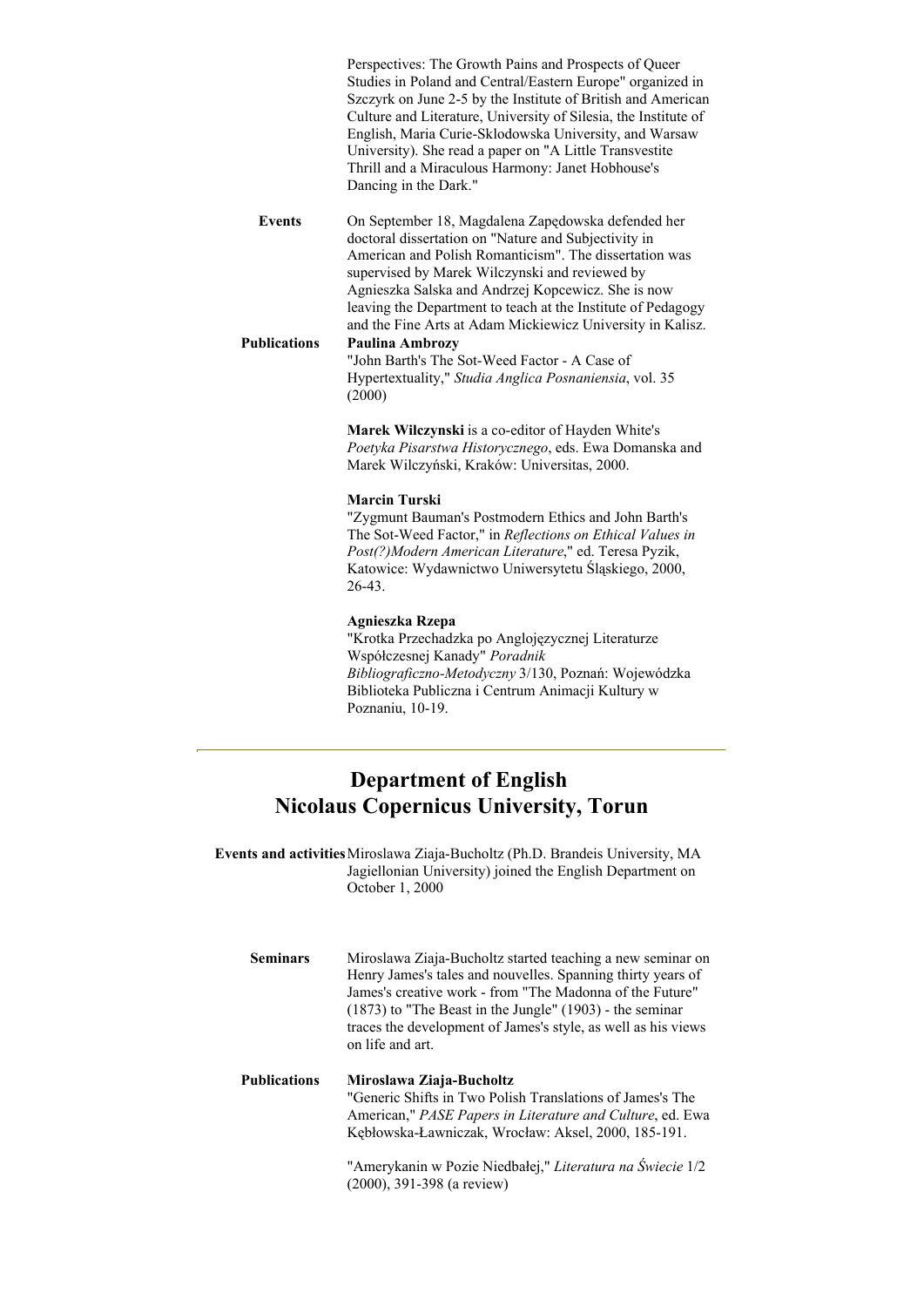# **American Literature Department University of Warsaw**

|                     | Events and activities Agata Preis-Smith spent the last academic year as Visiting<br>Fulbright Professor at the University of California at<br>Riverside working on the subject of "Performativity, Camp<br>and Gender Masquerade" in American Poetry of the 1950s<br>and 1960s.                                                                                                                     |
|---------------------|-----------------------------------------------------------------------------------------------------------------------------------------------------------------------------------------------------------------------------------------------------------------------------------------------------------------------------------------------------------------------------------------------------|
|                     | During the spring semester 2000, Shelley Armitage,<br>Professor at the University of Texas at El Paso, was<br>Distinguished Fulbright Chair at the Institute of English<br>Studies, University of Warsaw. She offered courses on<br>postmodern women and ethnic writers, and gave a faculty<br>seminar on the status of photography and other visual<br>documents in contemporary American studies. |
|                     | In May, Ewa Łuczak defended her doctoral dissertation<br>entitled "Functions and Forms of Memory in the Novels of<br>Toni Morrison." The dissertation was written under the<br>supervision of Elżbieta Oleksy.                                                                                                                                                                                      |
| <b>Conferences</b>  | <b>Tomasz Basiuk</b><br>"Queer Narratives and Identities: Some Reflections on<br>Daniel Mandelsohn's The Elusive Embrace: Desire and the<br>Riddle of Identity." Gdańsk: PASE Conference, April 2000.                                                                                                                                                                                               |
|                     | "Are Mothers Queer? Pedro Almodovar Revisits Tennessee<br>Williams." Szczyrk: Seminar on "Queer Perspectives: the<br>Growth Pains and Prospects of Queer Studies in Poland and<br>Central/Eastern Europe," (co-organized by Tomasz Basiuk,<br>John R. Leo, and Tomasz Sikora), June 2000.                                                                                                           |
| <b>Visits</b>       | Paul Lauter,<br>general Editor of the Heath Anthology of American<br>Literature, talked about his experience as instructor at black<br>colleges in Mississippi in the 1960s.                                                                                                                                                                                                                        |
|                     | Tony A. Frayer,<br>Professor at the University of Alabama, Distinguished<br>Fulbright Chair at the American Studies Center, University<br>of Warsaw, gave a talk on the narratives of American<br>national identity ("The Idea of America").                                                                                                                                                        |
|                     | <b>Stephen Tapscott,</b><br>Professor at M.I.T., Distinguished Fulbright Chair at the<br>English Department at the University of Łódź, gave a poetry<br>reading co-hosted by the Fulbright Commission and the<br>Warsaw Lambda Group, and offered a seminar on the<br>Gettysburg Address to Tomasz Basiuk's "The Idea of<br>America" class.                                                         |
| <b>Publications</b> | <b>Ewa Luczak</b><br>"Defence of Repetition, or Toni Morrison as an Oral Artist,"<br>in Reflections on Ethical Values in Post(?)Modern American<br>Literature, ed. Teresa Pyzik, Katowice: Wydawnictwo<br>Uniwersytetu Śląskiego, 2000.                                                                                                                                                             |

**Marek Paryz**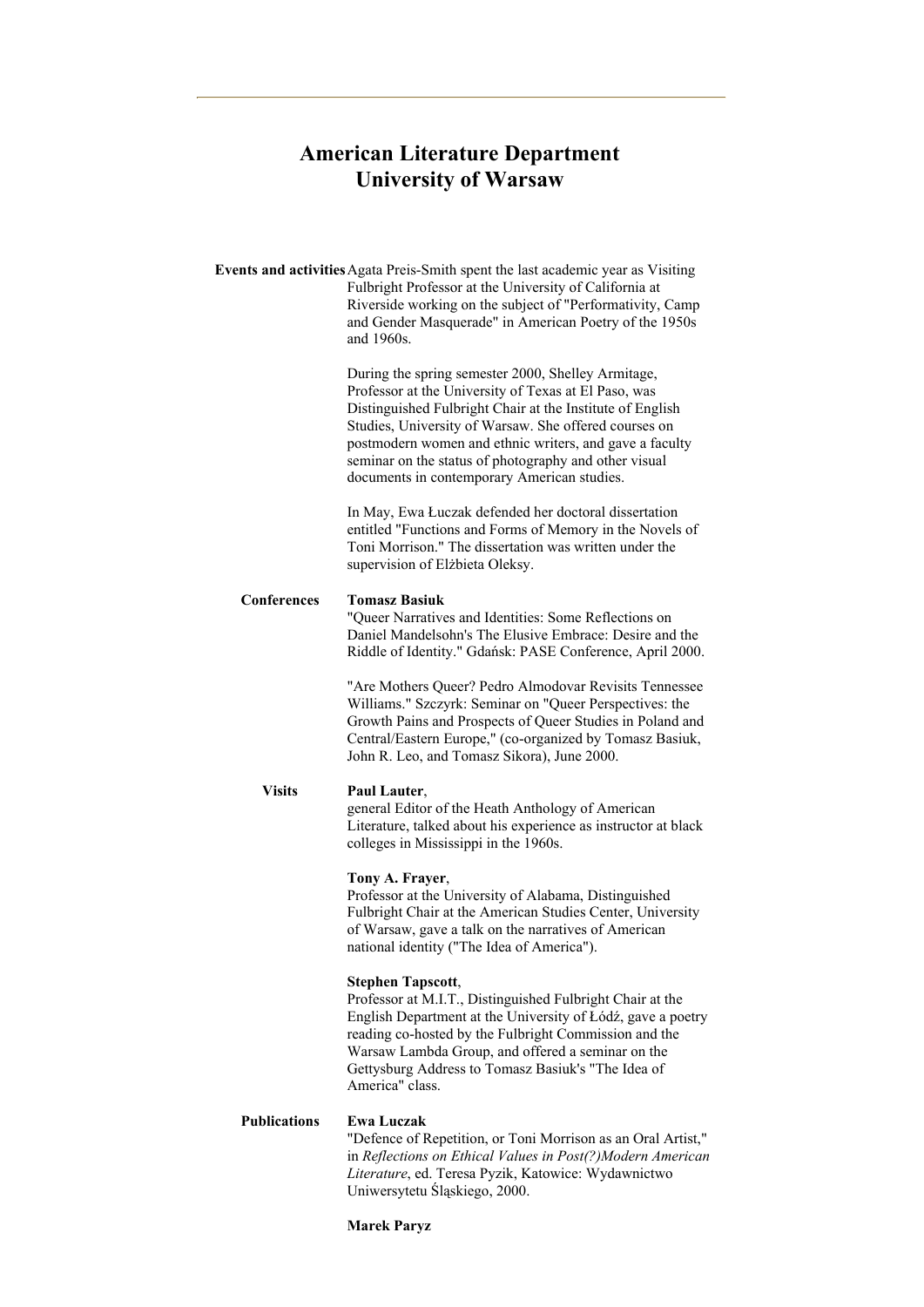"The House of Seven Gables by Nathaniel Hawthorne: Dementia Versus Social Dictatorship," in *Reflections on Ethical Values in Post(?)Modern American Literature*, ed. Teresa Pyzik, Katowice: Wydawnictwo Uniwersytetu Śląskeigo, 2000.

"Derangement, Desire and Dissimulation in Edgar Allan Poe's 'The Cask of Amontillado'," in *PASE Papers in Literature and Culture. Proceedings of the 8th Annual Conference of the Polish Association for the Study of English*, ed. Ewa Keblowska-Lawniczak, Wroclaw: Aksel, 2000.

### **American Studies Center University of Warsaw**

In view of our rather longish absence from these pages, a more detailed initial presentation seems to be advisable. The American Studies Center was established more than 25 years ago, first as a research institution and then, in the last decade, as an independent Warsaw University unit, empowered to confer M.A. degrees upon both full-time and weekend students.

**Faculty** Over the years, the ASC has grown into the largest American Studies institution in Poland, with 5 senior faculty members, 7 faculty members with Ph.D.'s and 3 junior faculty; faculty fields of expertise range from American literature and culture to American politics to American business and so on. We also host a Distinguished Fulbright Chair, held this year by Prof. Ronald Shaiko, whose field is US politics The Center has recently reorganized its faculty, and three new permanent faculty members have joined us in October: Dr Agnieszka Graff, whose primary field is American literature/criticism and Feminism; Dr Grzegorz Szulczewski, whose field is business ethics; and Mr. Andrzej Filipiak. M.A., who is very close to completing his dissertation on American Conservatism Ms. Krystyna Mazur, Ph.D., received her doctorate from Cornell this summer. Moreover, more than a dozen outside lecturers offer classes to our ca. 300 students, majoring in various aspects of American Studies. Prof. Zbigniew Lewicki as its Director and Prof. Cynthia Dominik as the Deputy Director currently lead the Center. **Courses** The curriculum was re-drawn this year: all students (who already have a licencjat or have completed 5 semesters elsewhere) have to complete 6 semesters of studies at the ASC, where they must take 30 courses in 12 different areas, all connected with American Studies. The list of courses offered at the ASC changes yearly. The students are assisted by a sizable library, which includes a unique periodicals collection, and a free-access Internet Cafe.

**Special events** The Center hosts the Distinguished Speakers Series, which in the past featured such speakers as Henry Kissinger, Zbigniew Brzezinski, Polish Foreign Affairs and Defense Ministers, opens its 2000/2001 season on November 13 with the US Ambassador, Christopher Hill, commenting on the US elections.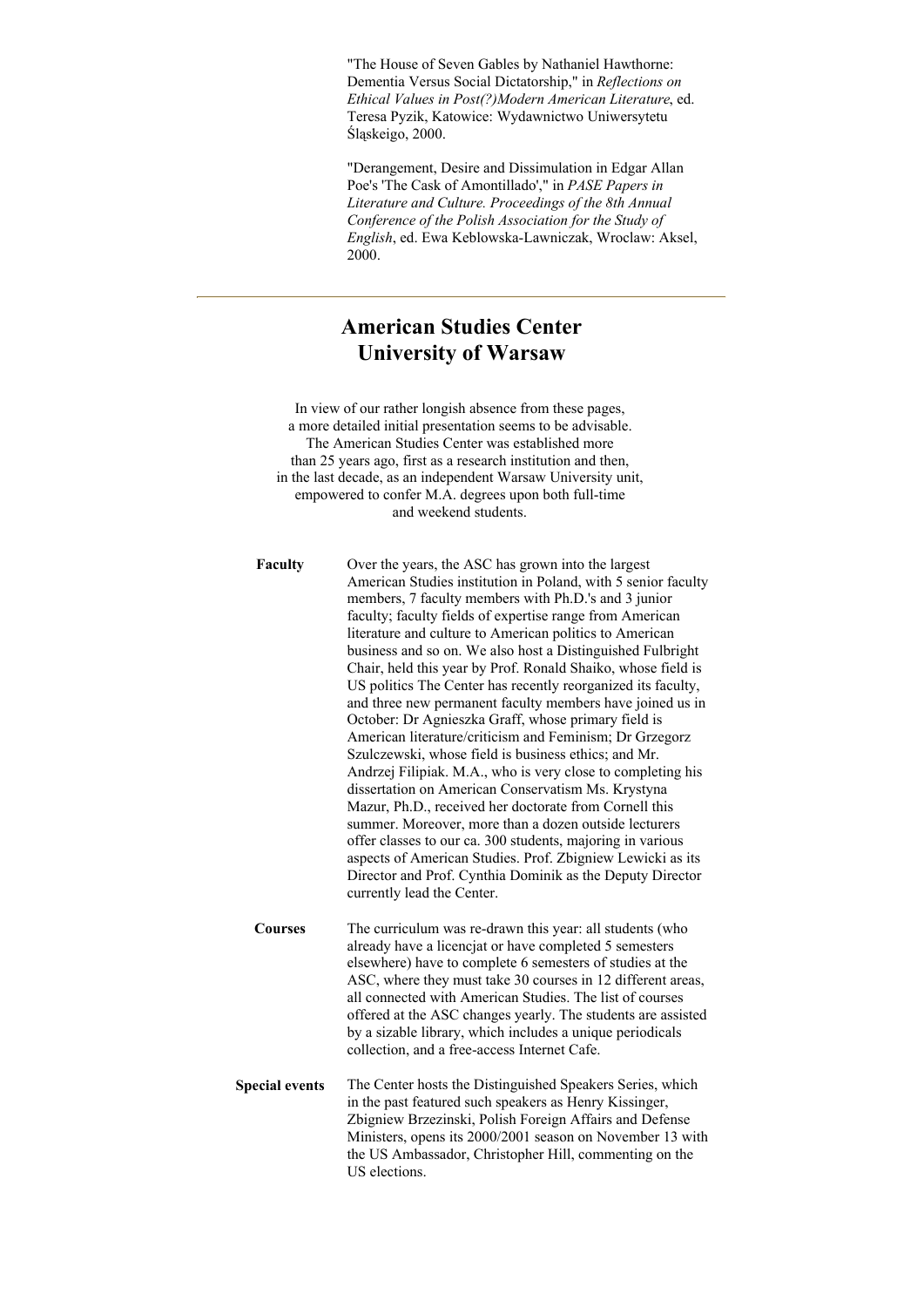**Outside connections** The Center is a member of American Studies Network, which brings together American Studies centers from all over Europe. Its "old" ties with Indiana University no longer exist, though faculty members keep visiting both ways.

> Dr Piotr Ostaszewski was a guest lecturer at Kent State University in 1999/2000, and Dr. Bohdan Szklarski has been teaching at Notre Dame since January 2000.

**Publications** The ASC has been publishing American Studies for some twenty years now, the latest issues in cooperation with the PAAS. It also puts out its own Dissertations Series (Piotr Ostaszewski's doctorate was the latest publication in it) and the ASC Studies series, with Dr B. Winid' s book on NATO enlargement published recently.

> The ASC has stopped the publication of its Newsletter, and will soon move its contents to the Center Web site, about to be launched.

#### **Recent publications Grzegorz Kostrzewa-Zorbas**

"Wojna o Kosowo, Stany Zjednoczone, NATO i bezpieczeństwo europejskie," in: Agnieszka Magdziak-Miszewska, ed., *Świat po Kosowie*, Warszawa 2000

"Wielkie teorie polityki światowej," in: *Wprowadzenie do stosunków międzynarodowych*, Warszawa 2000.

#### **Halina Parafianowicz**

*Eleanor Anna Roosevelt*, Wydawnictwo UW, 2000

"Legenda Woodrow Wilsona w międzywojennej Czechoslowacji," in: Cezary Kuklo, ed., *Miedzy polityka a kultura*, Warszawa

"Mit amerykanski i amerykanizacja Czechosłowacji," in: *Dzieje Najnowsze*, 2/2000.

### **Bohdan Szklarski**

"Democratic Fundamentalism: The Discursive Culture of Right-Wing Extremists," in: *Federalism. Citizenship, and Collective Identities in US History*, European Contributions to American Studies XLVII, Amsterdam 2000.

#### **Bogusław Winid**

"Polska w polityce zagranicznej prezydenta Woodrow Wilsona a latach 1919-1920," *Studia Historyczne* vol. 22. London 1999.

### **FROM THE TREASURER**:

The PAAS bank account is: Bank PKO BP, XV Oddział w Warszawie 05 - 10201156 -123114426 (the old account number cannot be used after January 1, 2001)

### **FROM THE EDITOR:**